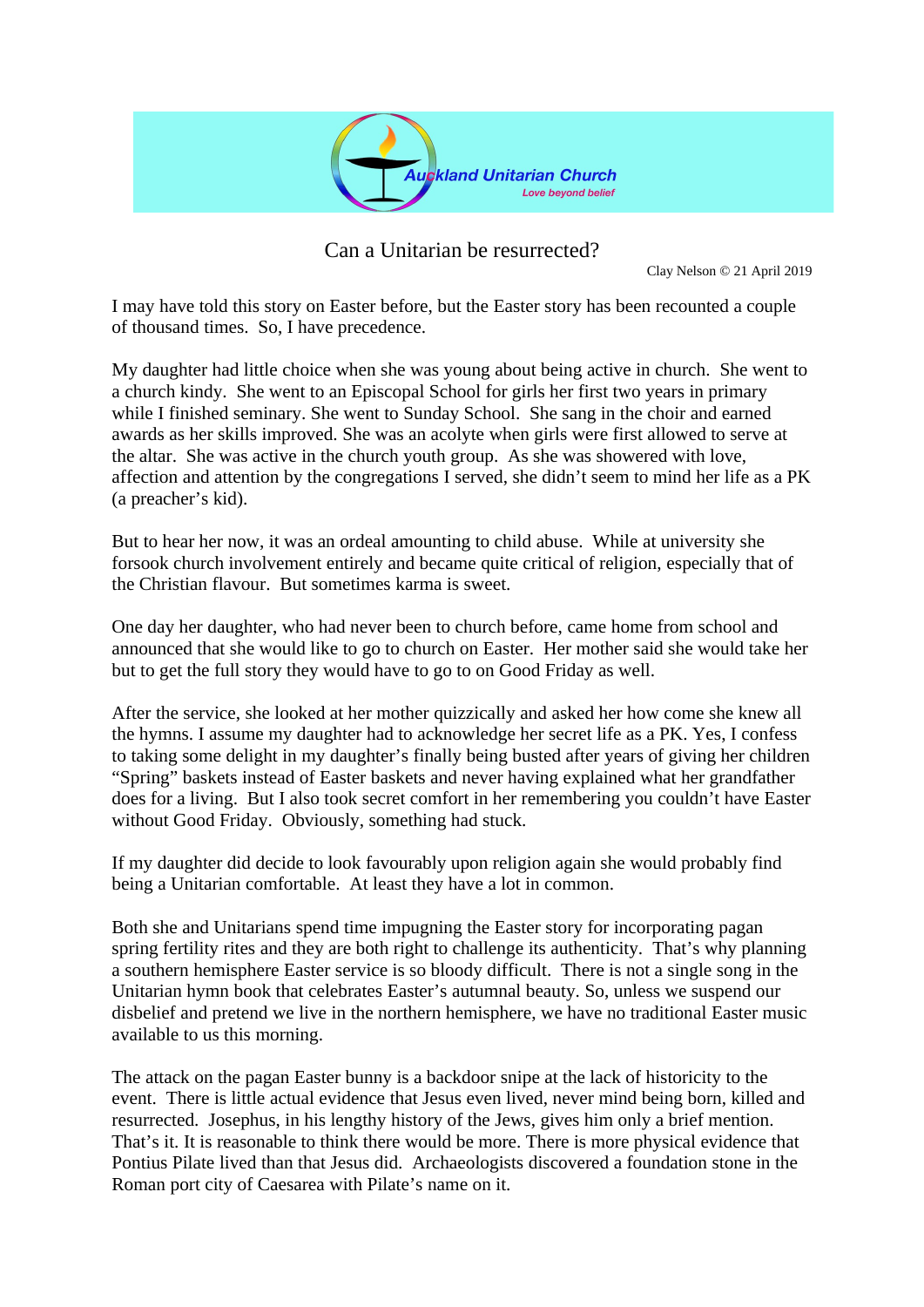What we are left with is a letter from Paul that mentions his having died and being raised again and four differing accounts in the Gospels written 30 or more years after the event supposedly happened. Any rational person would have more than enough reason to question that a man died on a cross and then came to life again a few days later. As a result, many Unitarians don't recognise Easter at all except to enjoy a long holiday weekend, nor see it connecting in any meaningful way to their lives.

In particular I blame institutional religion. What was meant to be a metaphorical story giving hope was turned into a literal event. Then, when the church had the power to do so, it made it a requirement to believe in Easter historically, making Jesus less a man and more a god. This gave a human institution divine authority to judge and condemn in the name of God. A story that was told to free us from fear was used to pander to our fears, robbing the story of its mystery. The sins of the institution commissioned to protect the story from being forgotten resulted in the story being rejected, by Unitarians who need little encouragement to ignore, deny or demean their Christian heritage. You'd think we all grew up PKs. This makes resurrecting a Unitarian a challenge, but a worthy one to undertake.

I was recently reminded of how often this Unitarian has been resurrected. After the Christchurch horror, a good friend and former colleague in ministry who has known me many years and through many chapters in my life, was moved to contact me. As it had been years since we were last in touch, I filled him in briefly as to where I am now and the path that led here. His response was, "One of the many things I admire you for, Clay, is that you go through the fires of hell and not only squelch the flames, but thrive. Bravo! Stepping down as an Anglican may have been painful at the time, but I would find it more than comfortable to be in that position these days. I have long admired Unitarians, who, perhaps more than any I have known, embrace 'all sorts and conditions' of people. We are erstwhile parishioners again at St. James, La Jolla [where many years ago he was the vicar], but I find the heavy emphasis on belief and doctrine increasingly wearying."

I guess it is my own fires of hell that egg me on to try to resurrect Unitarians, less the belief and doctrine. Because whether or not you find Easter fanciful, Good Friday is all too real. In fact, Easter makes no sense at all if not for Good Friday. My daughter had that right, perhaps because she is now old enough to have experienced a few of her own.

Violence and death continue to have a firm grip on our world. The wars begun years ago in Afghanistan and Iraq have not ended but rather are continuing in those lands plus also in Pakistan, Syria, Libya and Yemen and recently in Kenya. Add to that we have the ongoing violence and terror against people of colour and immigrants we so recently experienced.

Feeling hopeless — for repressed people in other lands or here in our own country — can cause people to lash out in violent ways. Feeling hopeless can even cause people to crash airplanes or take their lives in a more solitary way.

The resurrection story as it is celebrated is no longer primarily about new life 2000 years ago in Jerusalem. It is about finding life in each and every age amidst that which was or seems dead or hopeless! When you hear of something bad happening we wonder: "Why is life so difficult for so many?" "Why can't we be kinder to one another?" "Why is there so much selfishness in the world?" "How can we feel better about humanity?"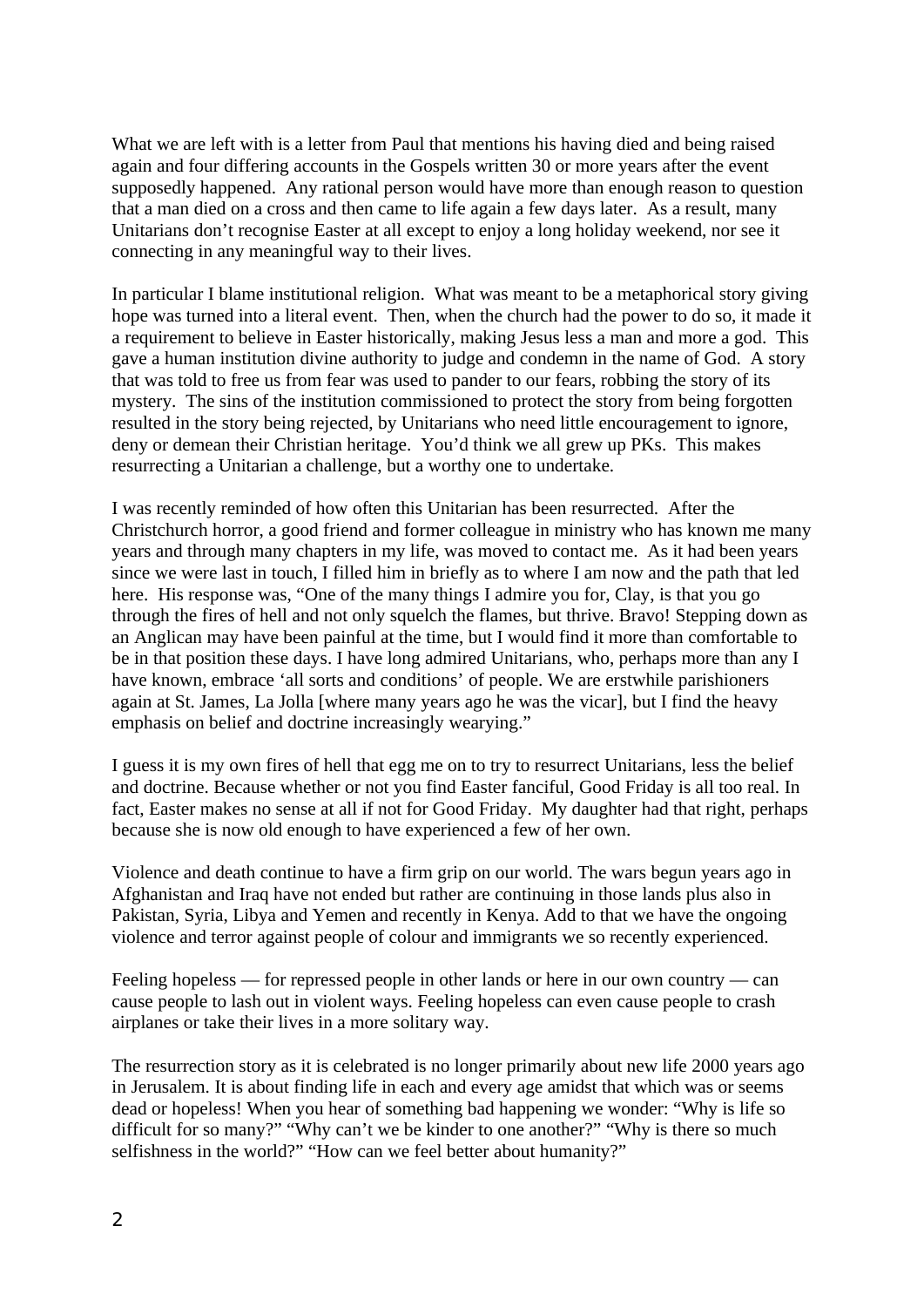That is not the message of the resurrection metaphor. Rather, the message is that even in the midst of that which is dead, even in the face of death, our own or that of someone we love, there can be the promise of life continuing. And the message of the resurrection is that regardless of the challenges or disappointments we face as individuals or as a congregation there is hope.

I'm not the only one trying to resurrect Unitarians. Retired Unitarian minister, Dick Gilbert, once wrote:

A tomb is no place to stay, Be it a cave in the Judean hills Or the dark cave of the spirit. A tomb is no place to stay When the fresh grass rolls away the stone of winter cold, And valiant flowers burst their way to warmth and light. A tomb is no place to stay When each morning announces our reprieve, And we know we are granted yet another day of living. A tomb is no place to stay When life laughs a welcome To hearts that have been away too long.

I want to conclude with a story I know I've told before. It reminds us that Unitarians are very good at telling the Easter Story in spite of our troubled history with resurrection.

A group of friends of various religious denominations were seated in fellowship discussing the true meaning of Easter one Sunday when the Baptist said: "I believe we place too much emphasis on chocolate bunnies and coloured Easter eggs instead of the spiritual aspects, which is the real meaning of Easter. That's what I believe," said the Baptist. "Me too," said the Methodist. "Me too," said the Lutheran. "Me too," said the Catholic. "Me too," said the Pentecostal. –And the Unitarian was silent.

"I believe the real meaning of Easter is that Christ died on the Cross for our sins," said the Methodist. "Me too," said the Pentecostal. "Me too," said the Lutheran. "Me too," said the Baptist. "Me too," said the Lutheran. –And the Unitarian was silent.

"I believe the real meaning of Easter is the triumph of Jesus over the Grave," said the Lutheran. "Me too," said the Catholic. "Me too," said the Pentecostal. "Me too," said the Baptist. "Me too," said the Methodist. –And the Unitarian was silent.

"I believe the real meaning of Easter is not only what each of you have said, but also that all people who believe in the sacrifice and Resurrection of Jesus are cleansed of original sin through baptism and are restored to the favour of God and many share in His eternal Life," said the Catholic. "Me too," said the Pentecostal. "Me too," said the Baptist. "Me too," said the Methodist. "Me too," said the Lutheran. –And the Unitarian was silent.

"I believe the real meaning of Easter, in addition to what has already been said, symbolizes that the bodies of all people will be resurrected and joined to their souls to share their final fate," said the Pentecostal. "Me too," said the Baptist. "Me too," said the Methodist. "Me too," said the Lutheran. "Me too," said the Catholic. –And the Unitarian was silent.